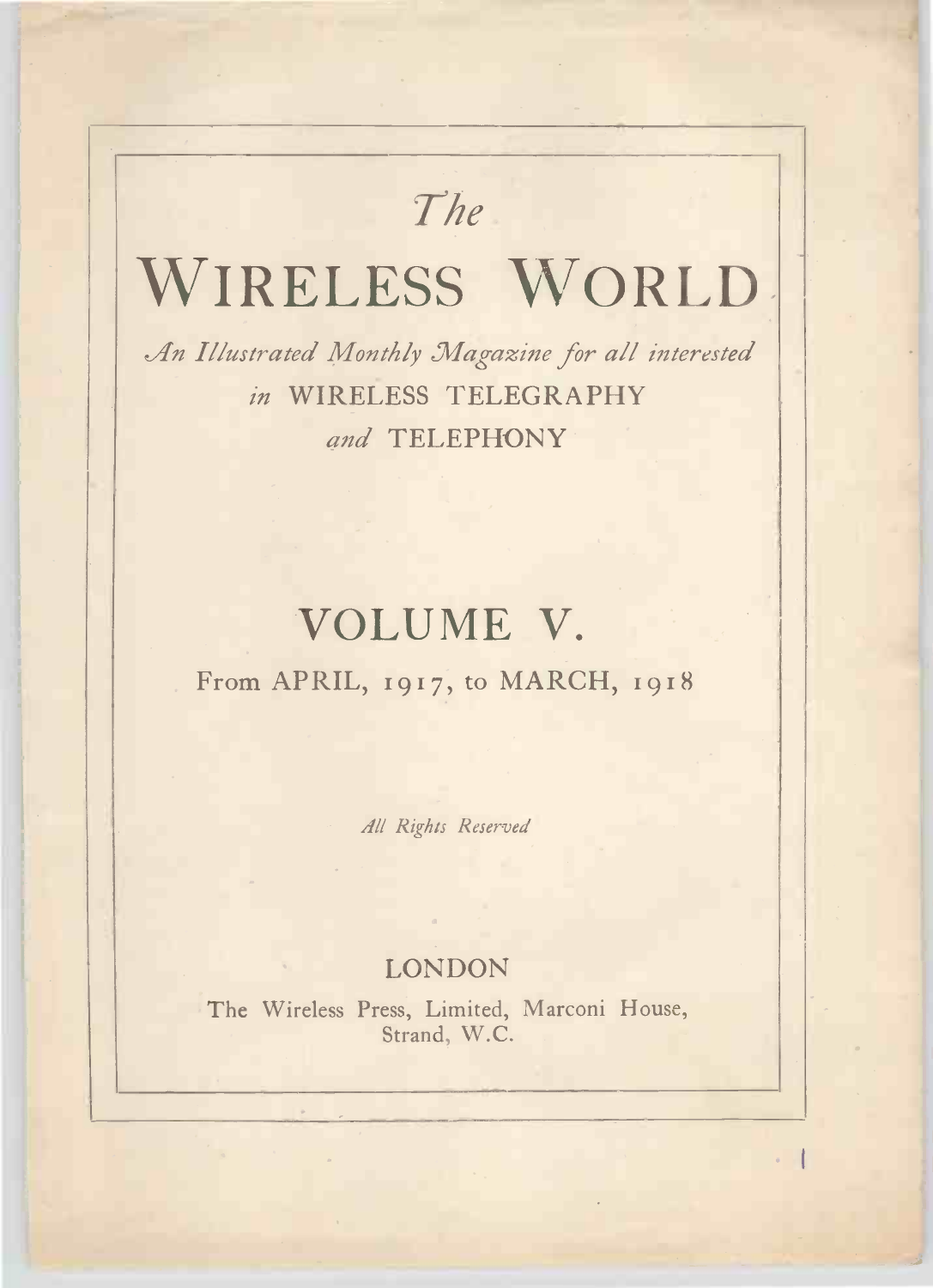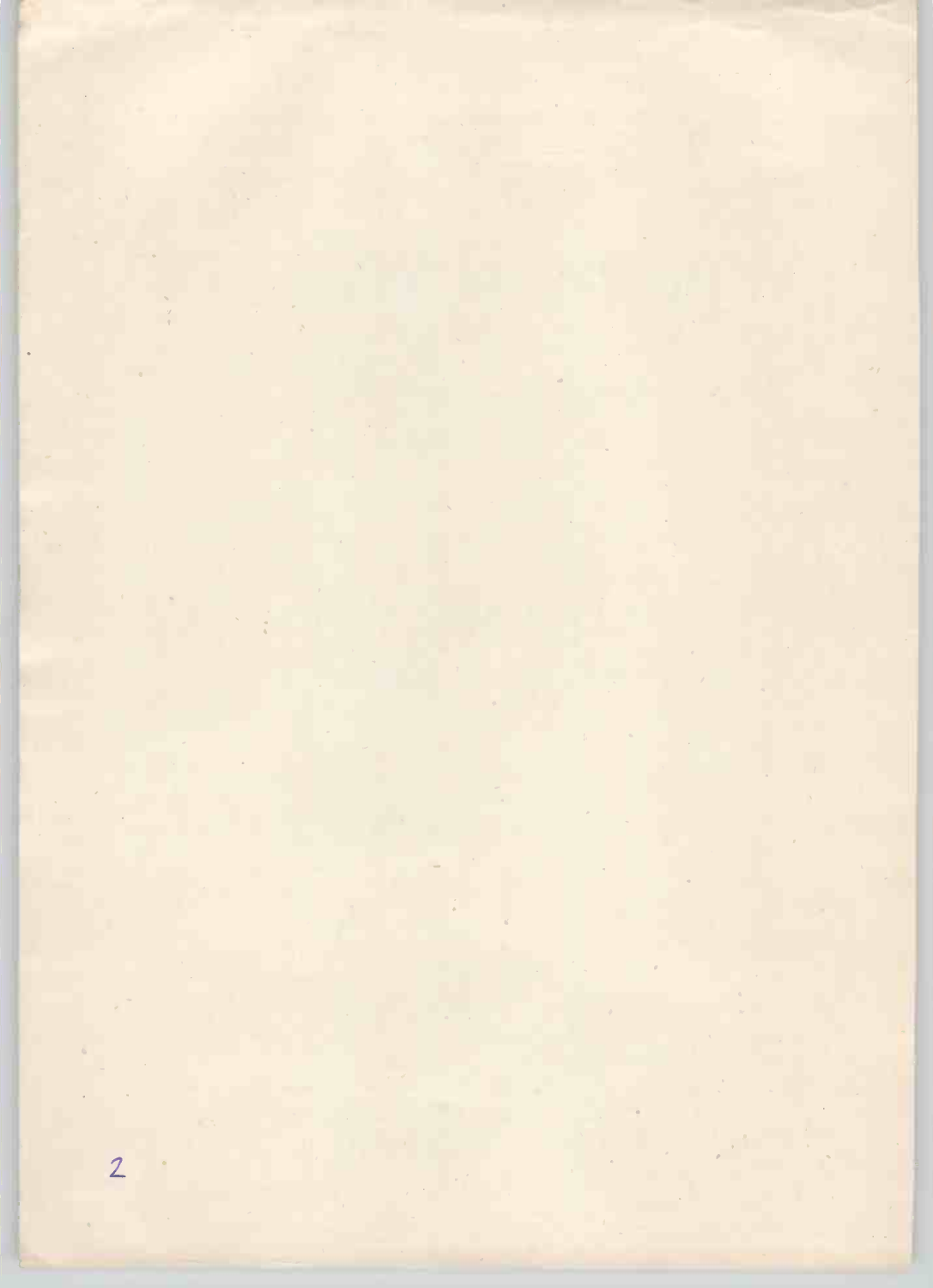## INDEX-VOLUME V.

## April, 1917, to March, 1918

|                                                               | PAGE            |                     |
|---------------------------------------------------------------|-----------------|---------------------|
| Accumulators, Notes on Maintenance of                         | 20              | <b>Bagdad</b>       |
| Administrative Notes                                          | 19              | " Ballar            |
| Admiralty Court Judgment on salving of                        |                 | Ballotin            |
|                                                               | 39              | Bangay'             |
| Aeronautic Exposition, Pan-American                           | 108             | less                |
| Aeroplanes-Wireless Spotting for Artillery                    | 246             | Barr, Ca            |
| Aether and Electro-magnetic Light Theory                      | 842             | "Benin              |
|                                                               | 55              | Berlin,             |
| Africa, Campaigning in Central                                | 539             | Biograp             |
|                                                               | 402             | Armst               |
|                                                               |                 | Cressv              |
| A. E. Dixie                                                   | 353             | Erskii              |
| "Air; Navigation in the Ocean of"                             | 322             | Lauer               |
| " Air Power," by Graham White and H.                          |                 | Mako <sup>.</sup>   |
|                                                               | 354             | $_{\mathrm{Marcc}}$ |
| Aircraft (German), Wireless                                   | 566             | Panni               |
| Aircraft, Wireless Telegraphy and                             | 108             | Sarno               |
| Airman-Rescued by Wireless                                    | 262             | Stanle              |
| Aldene, New Marconi Works at                                  | 797             | Torik:              |
|                                                               | 356             | Van d               |
| Alignment Chart for Calculation of Induc-                     |                 | Vyvy                |
|                                                               | .58             | Birtwist            |
| Alternating Current Working                                   | 61              | " Bits of           |
| Amalgamated Wireless (Australasia), Ltd.,                     |                 | "Blind              |
|                                                               | 579             | Bolivia,            |
| America, Marconi Wireless Telegraph Com-                      |                 | Boloism             |
| pany of, Balance Sheet, 1916                                  | 146             | Brazil, I           |
| Marconi Wireless Telegraph Company of,                        |                 | Brazil,             |
| Report<br>rican Intervention and Wireless                     | 144             | Briggs,<br>"Bringi  |
| American                                                      |                 |                     |
|                                                               | 103             | by '                |
|                                                               | 277             | British (           |
| Newspaper Enterprise                                          | 426             | British a<br>fror   |
| President's Wireless Order (text of)                          | 278             | Bacolic             |
| Wireless Men, A Call to                                       | 460             |                     |
|                                                               | 54 <sup>1</sup> |                     |
| Among the Operators 55, 122, 198, 271,                        |                 |                     |
| 333, 415, 484, 564, 639, 707, 779,<br>Antennæ—High versus Low | 849<br>253      | Canadia             |
| Wavelengths of, by Balth Van der Pol                          | 550             | "Caroli             |
|                                                               | 199             | $\text{Supp}$       |
| Argentina, withdrawal of Wireless Station                     | 536             | " $Cart,$ "         |
| New Station at Punta Delgada                                  | 838             | Carter, I           |
| Plomar Radio Station                                          | 479             | Chart fo            |
| " Asturias," S.S., Sinking of                                 | 122             | Chemica             |
| " Athamas," Admiralty Court judgment                          |                 | $\circ$ f           |
|                                                               | 39              | China ar            |
|                                                               | 763             | Chollas             |
| Australia, Long Distance Reception                            | 815             | Na <sup></sup>      |
|                                                               | 263             | Chrysan             |
| Australian Portable Apparatus                                 | 487             | Circuit 1           |
|                                                               | 27              | Circuits            |
| Automatic Telephone in Australia                              | 642             | '' City o           |
| "Aztec," S.S., Sunk by Submarine                              | 547             | Combin              |
|                                                               |                 |                     |

| PAGE            |                                                               | PAGE           |  |
|-----------------|---------------------------------------------------------------|----------------|--|
| 20              | Bagdad Wireless Station Destroyed                             | 99             |  |
| 19              |                                                               | 198            |  |
|                 | Balloting by Wireless                                         | 263            |  |
| 39              | Bangay's "Elementary Principles of Wire-<br>less Telegraphy " |                |  |
| 108             |                                                               | 22             |  |
| 246             | Barr, Capt. J. C. (Cunard S.S. Co.)                           | 259            |  |
| 842             | "Benin"—Saved from the Ice                                    | 258            |  |
| 55              | Berlin, Wireless Operator in                                  | 655            |  |
| 539             | $Biographies$ —                                               |                |  |
| 402             | Armstrong, Capt. E. H.                                        | 66 I           |  |
|                 | Cresswell, Commander F. G.                                    | 735            |  |
| 353             |                                                               | 83             |  |
| 322             |                                                               | 299            |  |
|                 | Makower, A. J.                                                | 373            |  |
| 354             | Marconi, Guglielmo                                            | 157            |  |
| 566             |                                                               | 805            |  |
| 108             |                                                               | 449            |  |
| 262             |                                                               | 519            |  |
| 797             | Torikata, Dr. Wichi                                           | 9              |  |
| 356             | Van der Pol, jun., Balth                                      | 593            |  |
|                 |                                                               | 229            |  |
| .58             | Birtwistle, William                                           | 355            |  |
| 61              | "Bits of Braid " (Those), by Perikon                          | 558            |  |
|                 | "Blind Spot" (A), in Gulf of Mexico                           | 304            |  |
| 579             | Bolivia, New Radio Station in                                 | 19             |  |
|                 | Boloism and Wireless                                          | 695            |  |
| 146             |                                                               | 671            |  |
|                 | Brazil, Visit from Army Officers                              | 695            |  |
| 144             |                                                               | 273            |  |
|                 | "Bringing Near the Far-away Islands,"                         |                |  |
| 103             |                                                               |                |  |
| , 277           | British Colombia, Operator in                                 | 513            |  |
| 426             | British and Foreign Sailors Society, Appeal                   |                |  |
| 278             |                                                               | 568            |  |
| 460             |                                                               | 685            |  |
| 54 <sup>1</sup> |                                                               |                |  |
|                 |                                                               |                |  |
| 849             | Canadian Wireless Staff                                       | 494            |  |
| 253             | "Carolina," S.S., Unusual Auxiliary Power                     |                |  |
| 550             |                                                               | 2I             |  |
| 199             | "Cart," The, Story by Perikon                                 | 51             |  |
| 536             |                                                               |                |  |
| 838             |                                                               | 865            |  |
| 479             | Chart for Calculation of Inductance Coils                     | 58             |  |
| 122             | Chemical Equations, Elementary Principles                     |                |  |
|                 | of                                                            | 603            |  |
| 39              | China and Germany                                             | <b>IOI</b>     |  |
| 763             |                                                               |                |  |
| 815             |                                                               | 9 <sub>I</sub> |  |
| 263             | Chrysanthemums, In the Land of                                | 221            |  |
| 487             | Circuit Design, Wireless, by P. Baillie                       | 402            |  |
| 27              | Circuits, Damping of Oscillatory                              | 300            |  |
| 642             | "City of Athens" Disaster                                     | 477            |  |
| 547             | Combined Operations, Wireless in.,                            | 514            |  |
|                 |                                                               |                |  |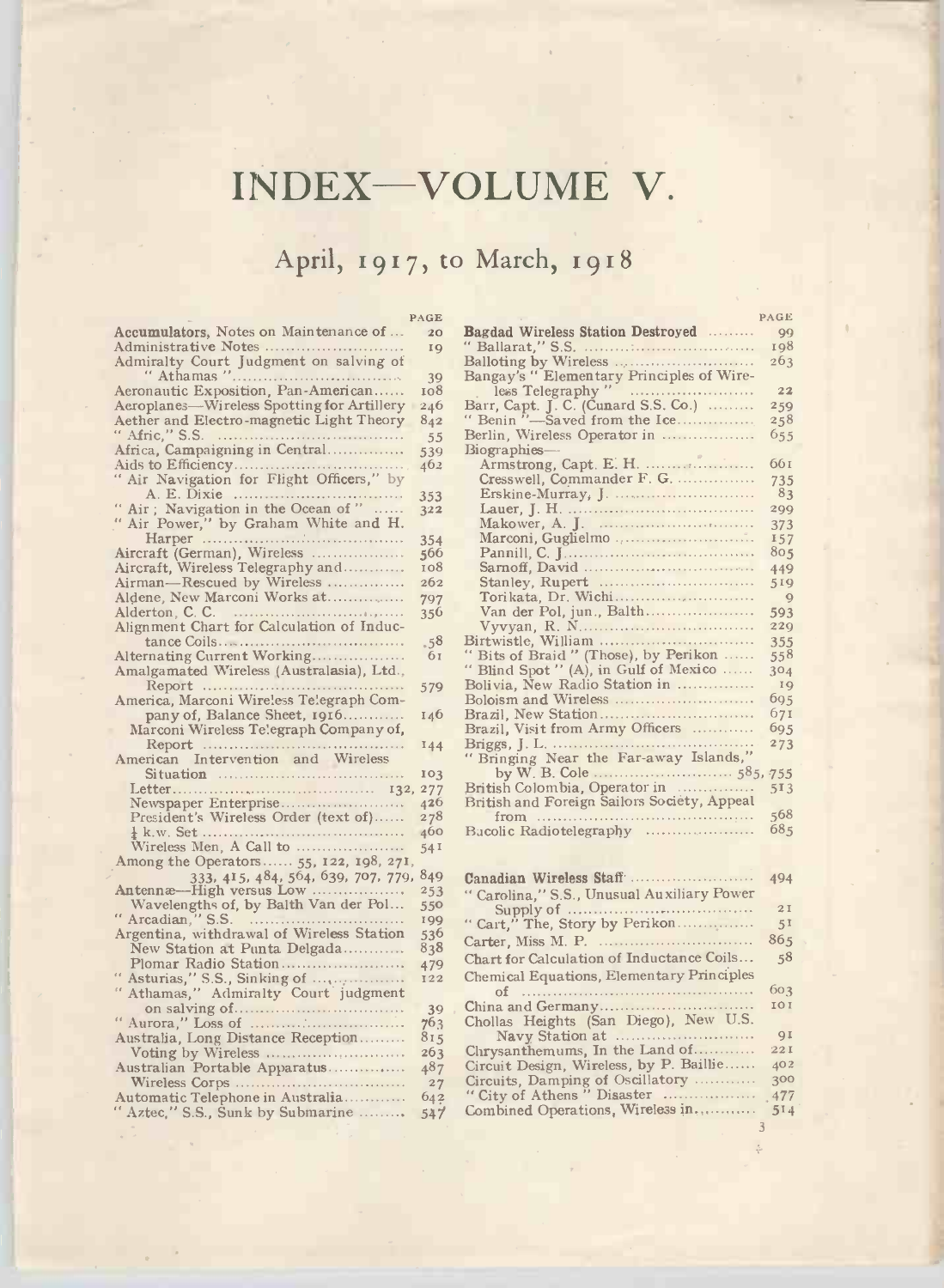PAGE

|                                          | <b>FAUL</b>   |          |
|------------------------------------------|---------------|----------|
| Coming of Age (The) of Wireless Tele-    |               | " Flam   |
| graphy, by Dr. E. W. Marchant            | 152           | Flemin   |
|                                          | 630           | les      |
|                                          | 478           | Flemin   |
| "Connemara," S.S., Collision with "Re-   |               | " Floar  |
|                                          | 180           | Log      |
| "Continuous Current Motors," Review of   | 788           | Four-St  |
| Continuous Waves, Measurement of, by     |               | Funaba   |
|                                          |               | Wire     |
|                                          | 238           | Future   |
| The Rotary (article by H, E. Penrose)    | <b>I29</b>    | Dr       |
|                                          | 770           |          |
|                                          | 200           |          |
|                                          | 358           | Gamble   |
|                                          |               | Gambli   |
|                                          |               | Gardne   |
|                                          | 143           | Gatesh   |
| Damping of Oscillatory Circuits, The     | 300           | Geare,   |
| Davies, Major-General Sir Francis, Pro-  |               | $\rm Re$ |
|                                          | 69            | Gentler  |
| Davis-Martin Slide Rule                  | 280           | Gerlach  |
| $Dayson$ $Citer$ and $Klong$ is $\alpha$ | $\triangle$ T | German   |
|                                          |               |          |

| Davis-Martin Shoe Kule                       | 40 V | uusuu                     |
|----------------------------------------------|------|---------------------------|
| Dawson City and Klondike                     | 4I   | German                    |
| Denmark, Radio School at Svenberg            | IQ   | Lack                      |
|                                              | 387  | Post                      |
| Design of Wireless Station, Outline of       |      | Gibbon                    |
| 46, 116, 205, 264                            |      | Glaves,                   |
| Detective Radiotelegraphy                    | 631  | Glover,                   |
| Ship (an Admiralty puzzle)                   | 37I  | Govern                    |
| Detector, Magnetic, Hints on Manipulation    | 531  | Graphio                   |
|                                              | 745  | Syml                      |
| Digest of Wireless Literature 16, 90,        |      | Gray, I                   |
| 165, 234, 305, 380, 456, 526, 600, 666, 742, | 813  | " Grena                   |
| Discharger, Rotary Spark                     | 746  | Griffin,                  |
| Discontinuance of Transatlantic Wireless     |      | Guatem                    |
|                                              | 429  |                           |
|                                              | 170  |                           |
| Donnan, Operator W. T.                       | 55   | Harker.                   |
| " Dot and Dash," The Magic of                | 39I  | "He W                     |
|                                              | 272  | Hill, A.                  |
|                                              | I8   | "Hinda                    |
| Drysdale, Dr. C. V. on Technical Educa-      |      | Hong F                    |
| $\text{tion} \dots \dots \dots \dots$        | I7   | Hospita                   |
| ".Duala " Wrecked Wireless Station313, 345   |      | Hoyle,                    |
|                                              |      | De                        |
|                                              | 16   | Hymes,                    |
| Dynamo and Motor Management (Practi-         |      |                           |
|                                              | 21.5 | the committee of the com- |

| Early Days, Wireless in the              | 2Q  | Induct   |
|------------------------------------------|-----|----------|
|                                          |     | cu.      |
| "Edna," S.S., Wireless Adventures of     | 688 | Instruc  |
| Educational Classes for Messengers       | 493 |          |
|                                          | 94  | Insulat  |
| "Elementary Mathematics for Wireless     |     | Insulat  |
| Students," by S. J. Willis               | 385 | Iowa, I  |
|                                          | 100 | $"$ Iron |
| Enterprise, American Newspaper           | 426 | Italian  |
| Errors in Iron-cored High Frequency      |     | Italian  |
| Transformers, by N. W. McLachlan         | 267 | "Ivern   |
| Eskimos, Wireless with the $I$ , 75,     | 248 |          |
| Etiquette at Sea, for Wireless Operators | 816 |          |
|                                          |     | Janan.   |

|                                                | Radi   |
|------------------------------------------------|--------|
| Faröe Islands, A Wireless Engineer on 585, 755 | Japane |
|                                                |        |
|                                                |        |
|                                                | Kara S |
|                                                | Kilcoy |
|                                                |        |

4

| au a           |                                                                    | rauc        |
|----------------|--------------------------------------------------------------------|-------------|
|                | "Flambo, The Story of," by Perikon                                 | 824         |
| 152            | Fleming, Dr. J. A., on the Future of Wire-                         |             |
| 630            | less Telegraphy                                                    | 149         |
| 478            | Fleming Valve, Appeal against Decision                             | 279         |
|                | " Floandi " Log Book on H.B.M. Drifter                             | 398         |
|                | Log Book, Poem on, by E. Blake                                     |             |
| 180            |                                                                    | 533         |
| 788            |                                                                    | 307         |
|                | Funabashi, Japanese Wireless Station at                            | 22I         |
| 594            | Wireless Station, Phenomenal Record for                            | 57          |
| 238            | Future of Wireless Telegraphy (The), by                            |             |
| <b>I29</b>     |                                                                    | 149         |
| 770            |                                                                    |             |
| 200            |                                                                    |             |
| 358            |                                                                    | 57          |
|                |                                                                    | 356         |
|                |                                                                    | 356         |
| 143            | Gateshill, Miss F. L.<br>Geare, Operator, attached to S.S. " Manga | I43         |
| 300            |                                                                    |             |
|                |                                                                    | 358         |
| -69            | Gentleman Adventurer, A Modern                                     | 475         |
| 280            | Gerlach, Monsignor Rudolph von                                     | 327         |
| 4 <sup>I</sup> | Germany, Forecast of Peace Conditions                              | 328         |
| <b>19</b>      |                                                                    | 25          |
| 387            | Post-War Shipping Preparations                                     | 397         |
|                | Gibbons, Operator Harry                                            |             |
| 264            |                                                                    | 142         |
|                |                                                                    | 357         |
| 631            |                                                                    | 217         |
| 37I            | Government Regulations, British                                    | 181         |
| 531            | Graphical Methods                                                  | 274         |
| 745            | Symbols for Wireless Telegraphy 42, 192, 255                       |             |
|                | Gray, H. H. W., Operator                                           | 334         |
| 813            |                                                                    | 56          |
| 746            | Griffin, Second-Lieut. Clive, Awarded M.C.                         | 70          |
|                |                                                                    | 616         |
| 429            |                                                                    |             |
| 170            |                                                                    |             |
| 55             | Harker, Second-Lieut. F. C.                                        | 143         |
| 39 I           | "He Who Laughs Last," Story by Perikon                             | 69I         |
| 272            |                                                                    | 142         |
| I8             |                                                                    | 705         |
|                | Hong Kong, New Station at                                          | 710         |
| I7             | Hospital Ships, Torpedoed                                          | 179         |
| 345            | Hoyle, Bertram, R.N.V.R., Outline of                               |             |
| 672            | Design of Wireless Station 46, 117, 205, 264                       |             |
| <b>16</b>      |                                                                    | I42         |
|                |                                                                    |             |
| 21.5           |                                                                    |             |
|                | "In 1914," Story by Perikon                                        | 342         |
|                | Indian Coast, Wireless on the                                      | 365         |
| 29             | Inductance Coils, Alignment Chart for Cal-                         |             |
| 85I            | culation of                                                        | 58          |
| 688            | Instructional Articles  61, 134, 208, 282,                         |             |
| 193            | 347, 419, 495, 575, 643, 711, 782,                                 | $856^\circ$ |
| 94             |                                                                    | 16          |
|                | Insulator, New High-Tension                                        | 483         |
| 385            |                                                                    | 685         |
| 100            | " Iron Ring, The," Story by Perikon                                | 124         |
|                |                                                                    | 615         |
| 426            | Italian Sensational Treason Trial                                  |             |
|                | "Ivernia," S.S., Torpedoed                                         | 327         |
| 267            |                                                                    | 227         |

Japan, An Operator in Franchischer (1986)<br>Fraction in Formosa Projected Station in Formosa Projected Station in Formosa Projected Station in Formosa Projected Station in Formosa Projected Station in Reprintent Contract Con Japanese Director of Communications, New 310 727 769 10 310

| 142 | Kara Sea, Utility of Wireless Stations in | 40  |  |
|-----|-------------------------------------------|-----|--|
| 56  |                                           | 335 |  |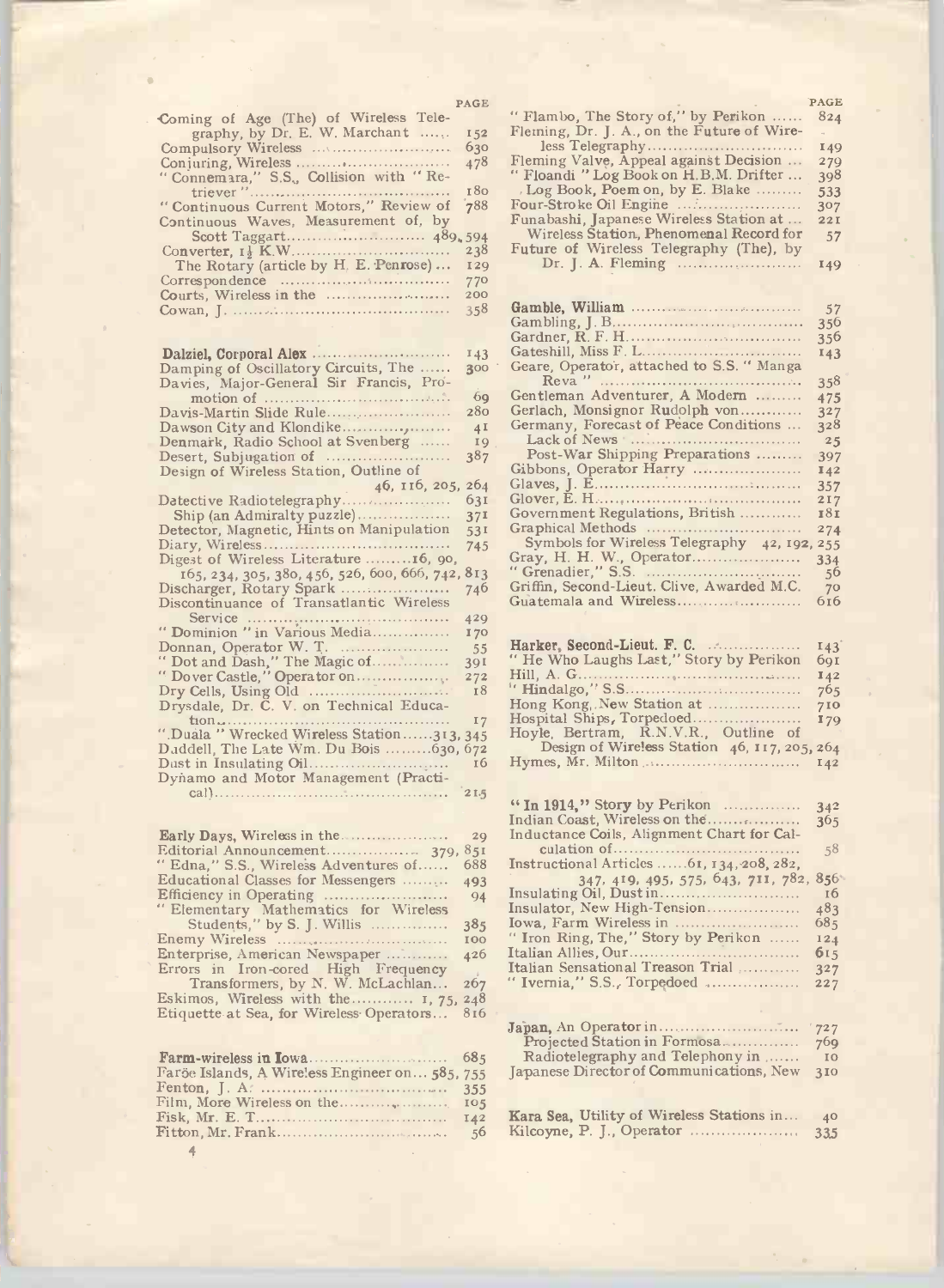|                                           | P A G E |                        |
|-------------------------------------------|---------|------------------------|
|                                           | 55      | Method                 |
|                                           | 110     | Mexicar                |
| Ladies' Football Club                     | 790     | Wirel                  |
| Ladies on Radiotelegraphic Work 479, 545  |         | Millard,               |
| "Lanfranc," S.S., Torpedoed               | 198     | Mole, H                |
|                                           | 143     | Morse C                |
|                                           | 298     | $\mathbf{b}\mathbf{v}$ |
|                                           | 299     | Histo                  |
|                                           | 261     | Motor-b                |
| Library Table  66, 139, 213, 287, 353,    |         | Munro,                 |
| 424, 501, 581, 650, 717, 787,             | 862     | Murray                 |
| Life-saving, Wireless in Mediterranean    | 227     | Mutiny                 |
|                                           | 534     |                        |
| Light, Electro-magnetic Theory of         | 842     |                        |
| Logarithmic Notation                      | 766     | Nauen.                 |
| Longitude, Use of Time Signals for Deter- |         | Naval I                |
|                                           | 84      | New Ze                 |
| "Lusitania," Tragedy of the               | 60      | Wirel                  |
|                                           |         | Newcas                 |

### Madrid Postal Building, Wireless Station

| for<br>.                                  | 19              | ʻʻ Noord:      |
|-------------------------------------------|-----------------|----------------|
| "Magic of Dot and Dash, The,"             | 39 <sup>T</sup> | North o        |
| Maintenance of Accumulators, Notes on     | 20              | Asso           |
|                                           | 373             | Northcli       |
| Marchant, Dr. E. W., The Coming of Age of |                 | Notes of       |
| Wireless Telegraphy                       | 152             |                |
| Marconi, Senatore, A Biographical Note    | 157             | Notter,        |
|                                           | 155             |                |
|                                           | .855            |                |
| On Anglo-American Wireless Co-opera-      |                 | Obituary       |
|                                           | 752             | Dudde          |
|                                           | 352             | Tissot         |
|                                           | 188             | O'Hallor       |
| Marconi International Marine Communica-   |                 | Oil Engi       |
| tion Co., Ltd., Report of General         |                 | Operator       |
|                                           | 359             | Operator       |
| Wireless Telegraph Company of America-    |                 |                |
|                                           | I <sub>44</sub> | <b>Effects</b> |
| Balance Sheet                             | 146             | Notes.         |
| Wireless Telegraph Co. of Canada,         |                 |                |
|                                           | 579             | Oscillato      |
| Marconi's Wireless Telegraph Co.-         |                 | Oseman,        |
| Account of General Meeting                |                 |                |
| Balance Sheet                             | 434<br>432      |                |
| Report and Annual Accounts                | 430             | Painlevé.      |
| Maritime Wireless Telegraphy37, 109,      |                 | Palestine      |
| 179, 257, 322, 397, 473, 546, 620, 688,   |                 | Parker,        |
| 763,                                      | 835             | " Passin       |
| <b>CONTRACTOR</b><br>Marshall, Ernest     | 123             | Peri           |
| Massachusetts Institute of Technology,    |                 | Pastimes       |
|                                           | 90              | Patent F       |
|                                           |                 | Payne, I       |
| by Dr. Van der Groot374, 450, 520,        |                 | Photogra       |
| 632,                                      | 700             | Mar            |
|                                           | 358             | Peking F       |
|                                           |                 | " Periko       |
|                                           | 409             | "The           |
|                                           |                 | $\alpha$ The   |
|                                           | 17              | $"$ The        |
|                                           |                 | " In 1         |
|                                           | 37<br>122       | " McT          |
| "Mercantile Marine to the Germans," A     |                 | "Thos          |
|                                           |                 | "The           |
|                                           | 733             | " He           |
| Merchant Seamen                           | 621             | $"$ The        |
| Merchant Seamen, Badges                   | 270             | Personal       |
| Mesopotamian Misrepresentations (Report   |                 |                |
| of Royal Commission)                      | 325             | Peru, Ne       |
|                                           |                 | Plots, Ge      |
| Messines Offensive                        | 466             | Police W       |
|                                           |                 |                |

| PAGE  |                                        | PAGE |  |
|-------|----------------------------------------|------|--|
| 55    |                                        | 274  |  |
| 110   | Mexican Wireless News for Germany      | 40   |  |
| 790   | Wireless Stations                      | 31   |  |
| , 545 |                                        | 356  |  |
| IQ8   |                                        | I22  |  |
| 143   | Morse Code, "Remarks on the Alphabet," |      |  |
| 298   |                                        | 829  |  |
| 299   |                                        | 39I  |  |
| 26I   | Motor-boat, Electrically Controlled    | 599  |  |
|       |                                        | 217  |  |
| ,862  |                                        | 83   |  |
| 227   |                                        | 323  |  |
| 531   |                                        |      |  |

| 766             | Nauen. Developments in Installation<br>823                                                                                                                                                                                                                           |    |  |
|-----------------|----------------------------------------------------------------------------------------------------------------------------------------------------------------------------------------------------------------------------------------------------------------------|----|--|
|                 | 474                                                                                                                                                                                                                                                                  |    |  |
| 84              | 724                                                                                                                                                                                                                                                                  |    |  |
| 60              | Wireless in<br>329                                                                                                                                                                                                                                                   |    |  |
|                 | Newcastle Educational Authority and                                                                                                                                                                                                                                  |    |  |
|                 | 109                                                                                                                                                                                                                                                                  |    |  |
|                 | News Leakage to Germany                                                                                                                                                                                                                                              | 26 |  |
| IQ              | 620                                                                                                                                                                                                                                                                  |    |  |
| 39 <sup>T</sup> | North of England Steamship Owners'                                                                                                                                                                                                                                   |    |  |
| 20              | Association<br>100                                                                                                                                                                                                                                                   |    |  |
| 373             | Northcliffe, Lord, in U.S.A.<br>602                                                                                                                                                                                                                                  |    |  |
|                 |                                                                                                                                                                                                                                                                      |    |  |
| 152             | 327, 401, 478, 630, 695, 767, 839                                                                                                                                                                                                                                    |    |  |
|                 | $\mathbb{R}^n$ is a set of $\mathbb{R}^n$ is a set of $\mathbb{R}^n$ is a set of $\mathbb{R}^n$ is a set of $\mathbb{R}^n$ is a set of $\mathbb{R}^n$ is a set of $\mathbb{R}^n$ is a set of $\mathbb{R}^n$ is a set of $\mathbb{R}^n$ is a set of $\mathbb{R}^n$ is |    |  |

|               | 157 Notter, Operator Thomas |  |  |  |
|---------------|-----------------------------|--|--|--|
| $r \approx 5$ |                             |  |  |  |

| 855 |                                           |        |  |
|-----|-------------------------------------------|--------|--|
|     | Obituary-                                 |        |  |
|     |                                           | 672    |  |
| 752 |                                           | 697    |  |
| 352 | O'Halloran, Wm., Operator                 |        |  |
| 188 | Oil Engine, Four Stroke, by W. D. Lacey   | 334    |  |
|     |                                           | 307    |  |
|     | Operator, Letter from an Early            | 215    |  |
| 359 | Operators, Among the55, 122, 198, 271,    |        |  |
|     | 333, 415, 484, 564, 639, 707, 779,        | 849    |  |
| I44 |                                           | 508    |  |
| 146 | Notes20, 94, 168, 238, 307, 383, 460,     |        |  |
|     | 531, 603, 669, 746, 816                   |        |  |
| 579 |                                           | 133    |  |
|     |                                           | 334    |  |
|     |                                           |        |  |
| 434 |                                           |        |  |
| 432 |                                           | I2I.   |  |
| 430 |                                           | 679    |  |
|     | Parker, P. D.                             | 358    |  |
|     | "Passing of Rooney, The," Story by        |        |  |
| 835 | $Perikon$                                 | $62-5$ |  |
| 123 | Pastimes for Wireless Operators           | 427    |  |
|     |                                           | 652    |  |
| 90  |                                           | 217    |  |
|     | Photographs, Wireless Transmission of, by |        |  |
|     |                                           |        |  |
| 700 |                                           |        |  |
| 258 |                                           | 101    |  |

| 358      |                                  |     |  |  |
|----------|----------------------------------|-----|--|--|
|          | "Perikon "Stories-               |     |  |  |
|          |                                  | 51. |  |  |
| 409      | "The Iron Ring"                  | I24 |  |  |
|          | "The Reconnairsance"             | 189 |  |  |
| 17       | "In 1914," A Yarn of Early Days  | 342 |  |  |
| 37       |                                  | 409 |  |  |
| 122      |                                  | 558 |  |  |
|          |                                  | 625 |  |  |
| 733      | "He Who Laughs Last"             | 691 |  |  |
| 621      | "The Story of Flambo"            | 824 |  |  |
| 270      | Personal Notes69, 143, 216, 355, |     |  |  |
|          |                                  |     |  |  |
| $3^{2}5$ | 504, 720, 790, 864               |     |  |  |
|          | Peru, New Telegraphic Code for   | 1Q  |  |  |
|          |                                  |     |  |  |
| 466      |                                  | 852 |  |  |
|          |                                  |     |  |  |

5

 $\mathbb{F}_{\geq 0}$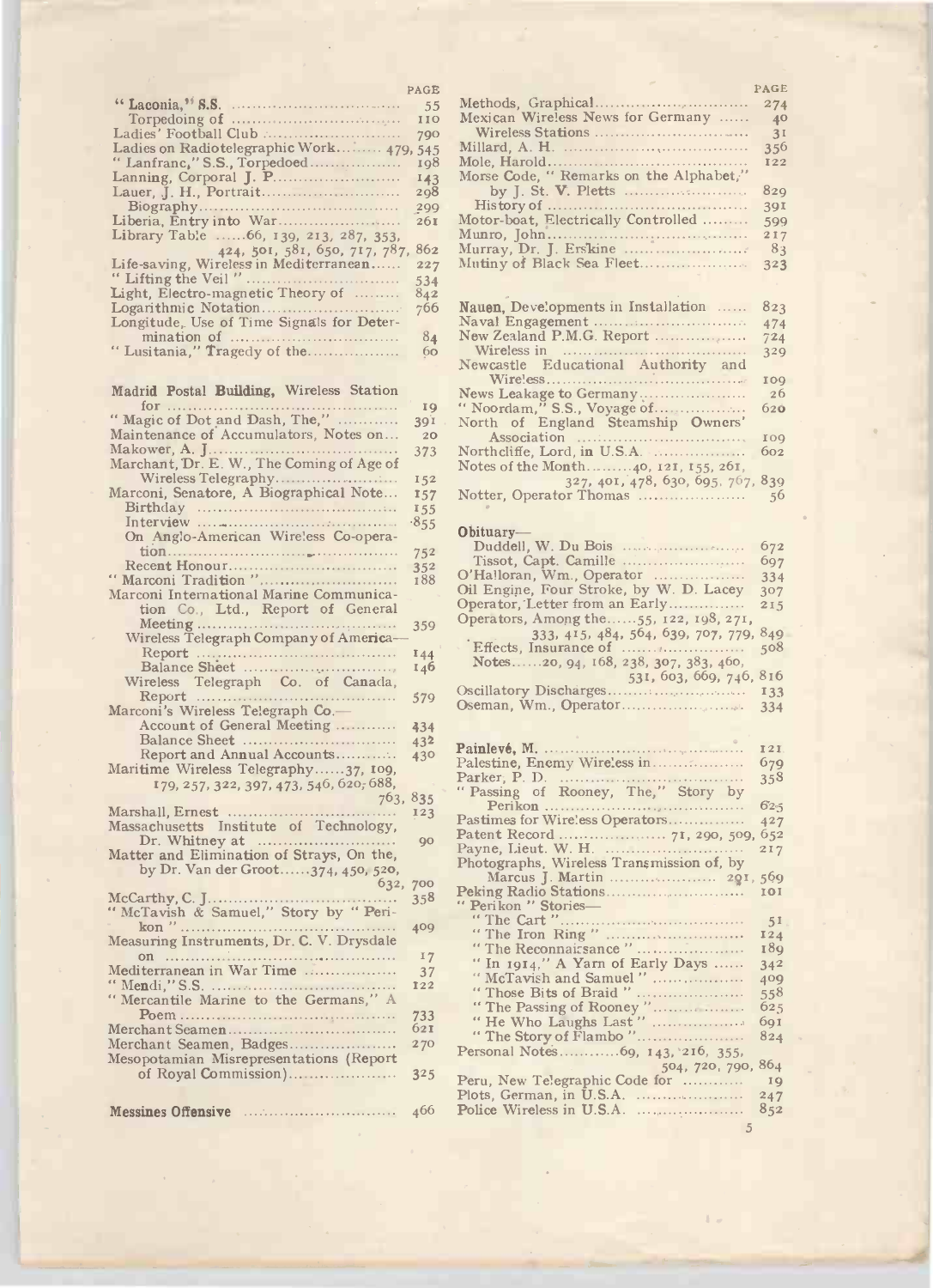| Somalil<br>333    |
|-------------------|
| Ha<br>37          |
| South 1<br>-89    |
| Ra<br>293         |
| South S<br>123    |
| Spark (<br>786    |
| Spies of<br>134   |
| Squier,           |
| Stacey,<br>605    |
| 182<br>Stanley    |
| Po                |
| Deco:<br>243      |
| Static I          |
| Station           |
| by                |
| <b>Station</b>    |
| Amer              |
| ' Arger           |
| Austi             |
| B <sub>oliv</sub> |
|                   |

| before U.S.A. Congressional Com-          |          | Boliv          |
|-------------------------------------------|----------|----------------|
| mittee                                    | 132      | <b>Braz</b>    |
| "Radio Dynamics," by B. F. Miessner       | 311      | $F$ una        |
| Radio Engineers, Institute of, Meeting of | 133.     | $ $ apa        |
|                                           | 813      | Naue           |
|                                           | 143      | New            |
| Rates, WIRELESS WORLD                     | 379      | Peki           |
|                                           | 356      | Port           |
| "Realism and Romance in Central           |          | San :          |
| America," Article on Guatemala            | 616      | Swed           |
| Receiver, Balanced Crystal, Notes on      | 168      | Vene           |
| "Reconnaissance," A Story by "Perikon"    | 189      | Viac           |
| " Remembrance," A Poem by E. Blake        | 677      | Stone,         |
| "Remembrance" and Other Verses, by        |          | Storage        |
| Bernard C. de B. White                    | 213      | $\mathbf{V}$ a |
| Reminiscences of an Operator, by W. D.    |          | Strays,        |
|                                           | $7^{2}7$ |                |
| Rescue of Aeroplane Pilot                 | 682      | Subma:         |
| Resistance, Calculation of Equivalent     | 773      | Subma          |
| Ridge, Mr. Pett, Humorous Suggestions of  | 40       | · Wire         |
|                                           | 102      | Surrept        |
|                                           | 129      | Svenbo         |
| Russians, German Wireless Message to      | 266      | Sweden         |
|                                           | 388      |                |
|                                           | 668      | Swedisl        |
| Ryan, Operator Vincent                    | 55       | Symbol         |
|                                           |          |                |

| Safety of British Ships, British Govern-   |     |              |
|--------------------------------------------|-----|--------------|
|                                            | 181 | Talking      |
| Sailor Heroes, Our                         | 482 | Taylor       |
| San Diego, New U.S. Navy Station near      | 89  | Taylor       |
|                                            | 449 | Taylor       |
|                                            | 722 | Teleph       |
| Scandinavian Convoy, Affair of             | 607 | Teleph       |
| Scholes, Corp. Alfred Vincent awarded M.C. | 70  | Testing      |
| Science, Neglect of                        | 696 | $"$ The $"$  |
| Sea Terms, Dictionary of                   | 2I4 | Thomp        |
|                                            | 262 | Three-       |
| Seven Wonders, The                         | 328 | Tigris (     |
| Share Market Report68, 141, 218,           |     | Time S       |
| 263, 431, 507, 574, 649, 687, 781, 861     |     | $\mathbf{b}$ |
| Shipping Preparations, Germany's Post-     |     | Tissot,      |
|                                            | 397 | Topp, I      |
| Ships, Steam and Diesel (Compared)         | 197 | Torikat      |
| Simpson, Temporary Major Adrian,           |     | Trade        |
| Russian Honour for                         | 69  | Trainin      |
|                                            | I42 |              |
| Smuts, Lieut.-General, View on Air         |     | Trains,      |
| Supremacy                                  | 174 | Transa       |
|                                            | 383 | B!           |
|                                            |     |              |

| $_{\rm PACE}$ | PAGE                                              |  |
|---------------|---------------------------------------------------|--|
| 333           | Somaliland before the War, by J. C.               |  |
| 37            | 469<br>Hawkhead                                   |  |
| 89            | South Pacific, Wrecked in the, Article on         |  |
|               | 317                                               |  |
| 293           | 262                                               |  |
| 123           | South Shields, Wireless School                    |  |
| 786           | Spark Gaps, New Patent for<br>93                  |  |
| 134           | 28<br>Spies on Merchant Ships                     |  |
|               | Squier, Brigadier-General G. O., Dinner to<br>133 |  |
| 60.5          | Stacey, F. S., A Pioneer Voyage<br>175            |  |
| 182           | Stanley, Capt. Rupert, Biography and              |  |
|               | 519                                               |  |
|               | 242                                               |  |
| 243           | Static Interference and Radiotelephony            |  |
|               | 92                                                |  |
|               | Station, Wireless, Outline of Design of,          |  |
|               | by B. Hoyle, R.N.V.R. 46, 117, 205, 264           |  |
| ,867          | Stations, Notes on-                               |  |
|               | 3 <sup>I</sup>                                    |  |
|               | 838                                               |  |
|               | 815                                               |  |
|               | 19                                                |  |
| 132           | 671                                               |  |
|               | 221                                               |  |
| 311           | 769                                               |  |
| 133           | Japan (Projected Formosa Station)                 |  |
| 813           | 823                                               |  |
| 143           | 852                                               |  |
| 379           | 101                                               |  |
| 356           | 89<br>Porto Rico                                  |  |
|               | 91                                                |  |
| 616           | 716                                               |  |
| 168           | 767                                               |  |
| 189           | 19                                                |  |
| 677           | Stone, Mr. Ellery W.<br>132                       |  |
|               | Storage Batteries for Three-Electrode             |  |
|               | 814                                               |  |
| 213           |                                                   |  |
|               | Strays. On the Matter and Elimination of,         |  |
| 727           | 374, 450, 520, 632, 700, 742                      |  |
| 682           | Submarine Chasers<br>400                          |  |
| 773           | Submarines, Eyes and Ears of<br>473               |  |
| 40            | III                                               |  |
| 102           | 678<br>Surreptitious Installations                |  |
| 129           |                                                   |  |
| 266           | Svenborg (Denmark), Radio School at<br>19         |  |
| 388           | Sweden, New Station<br>716                        |  |
| 668           | Swedish "Neutrality"<br>500                       |  |
| 55            | Symbols for Wireless Telegraphy, Graphi-          |  |
|               |                                                   |  |
|               |                                                   |  |

PAGE

#### Talking with Mars Taylor, H. W. Taylor, R. F., Operator Taylor, Operator T. B. Telephones, Radio, for Load Despatching Telephony (Wireless), in U.S. Navy Testing Radio Units, by Frank C. Perkins " The Iron Ring," Story by " Perikon " Thompson, Warrant Telegraphist R. N 262 Three-Electrode Valve (The) ........ Tigris Operations<br>
Time Signals, Determination of Longitude<br>
by Use of  $\begin{array}{c} 537 \\ 84 \end{array}$ Tissot, (The Late) Capt. Camille 631, 697 397 Topp, F. J. 122 197 Torikata, Dr. Wichi 9 Trade Activities after the War 69 Training, Wireless Scheme of  $\ldots$ , 525, 530, 540, 563, 567 142 540, 563, 567<br>Trains, Wireless on Italian 680 74 Transaction, The Great (a Poem by E.<br>83 Blake) 383 Blake) 273 181 482 Taylo 449 **Laylo** 722 Teleph<br>607 Teleph 70 Testin<br>696 "The 214 Thom 328 113 122 333 55 741 503 480 124 69 158 537 84 329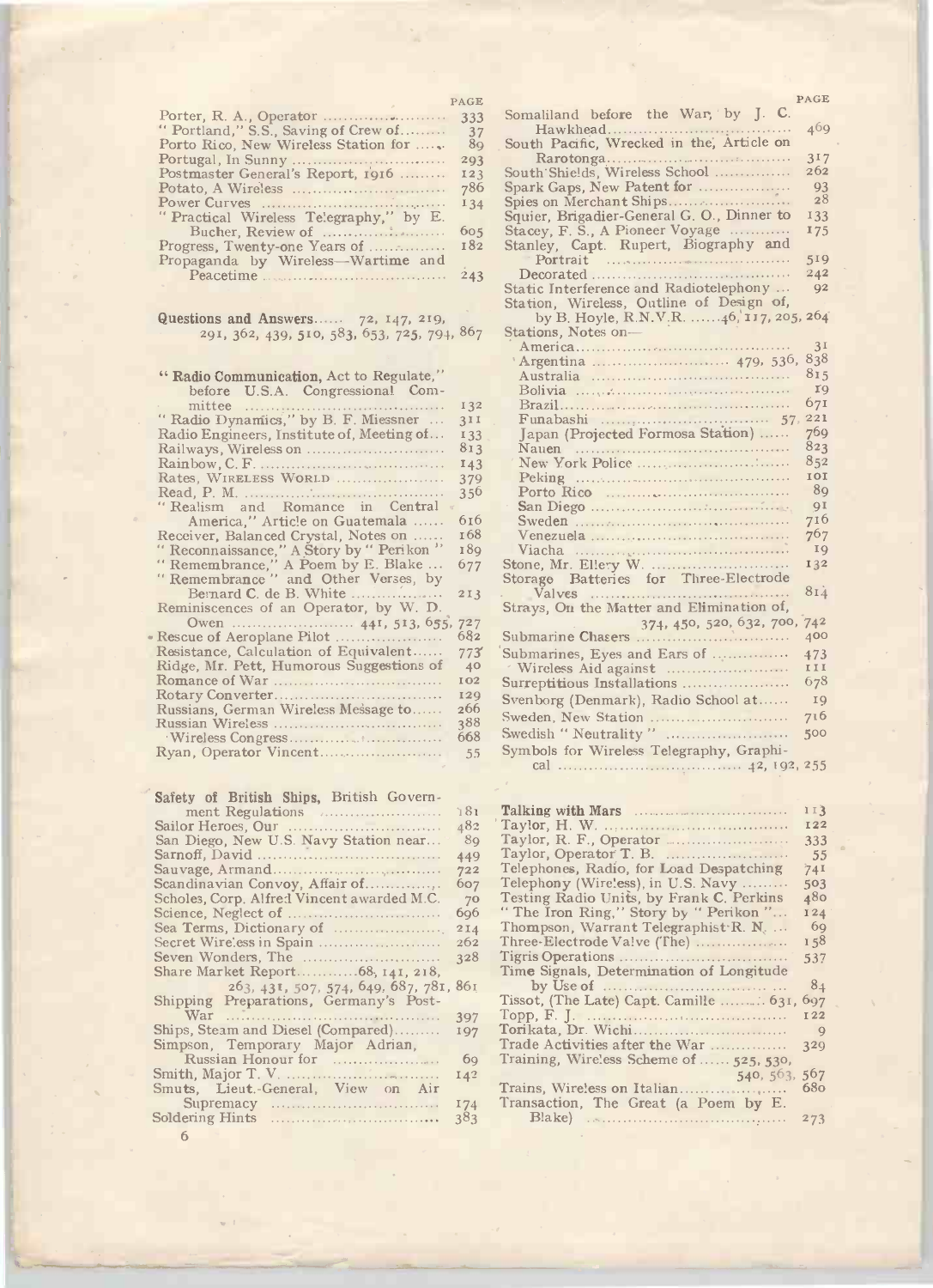|  | DA CI |  |
|--|-------|--|
|  |       |  |

|                                                                             | PAGE | PAGE                                            |                 |
|-----------------------------------------------------------------------------|------|-------------------------------------------------|-----------------|
| Transatlantic (Wireless) Service, Discon-                                   |      | Whitney, Dr. W. R., on Recognition of           |                 |
|                                                                             | 429  | Scientific Research                             | Q <sub>O</sub>  |
| Transformers, Errors in High Frequency                                      | 267  |                                                 | 216             |
| Notes on Wireless, by P. Baillie                                            | 336  | Windhoek Wireless Station.                      | 649             |
| "Transylvania," Wireless Operators saved                                    | 27I  | Wireless Activities, Present and Prospec-       |                 |
|                                                                             | 218  |                                                 | 243             |
| Twenty-one Years of Progress                                                | 182  |                                                 | 276             |
|                                                                             |      | Chief (Mysterious)                              | 227             |
|                                                                             | 257  |                                                 | 630             |
|                                                                             | 546  | Controlled Model Battleship                     | 17              |
| Uniform (Wireless Operators)  670, 839                                      |      | Controlled Torpedoes, Dangers of                | 28              |
| U.S.A., Act to Regulate Radio Communi-                                      |      |                                                 | 37 <sup>1</sup> |
|                                                                             | 132  | Diary and Pocket Book                           | 745             |
| and Germany's News                                                          | 24   |                                                 | $4^{64}$        |
|                                                                             | 75I  |                                                 | 200             |
| Control of Neutral Ships, on Wireless                                       | 837  | In the Early Days                               | 29              |
|                                                                             | 852  | Literature, Digest of $16, 90, 165, 234$ ,      |                 |
| War Regulations affecting Wireless103, 155                                  |      | 305, 380, 456, 526, 600, 666, 742,              | 813             |
| Wartime Wireless Progress                                                   | 797  |                                                 | 365             |
|                                                                             |      | Portable Sets in South America                  | 548             |
| Valve (The), as an Amplifier, by D. J.                                      |      |                                                 | 786             |
|                                                                             |      | Situation and American Intervention             | IO3             |
|                                                                             |      | Station, Outline of Design of 46, 117, 205, 264 |                 |
| Van de Groot (Dr. C. J.), Wireless Inter-                                   |      | Telegraphy in the War $\ldots$ 24, 99, 170,     |                 |
| communication 374, 450, 520, 632, 700, 742                                  |      | 243, 314, 387, 464, 536, 607, 678, 749, 818     |                 |
|                                                                             | 593  | Transformers, Notes on                          | 336             |
| Venezuela Wireless Radio School                                             | 767  | Transmission of Photographs, by Marcus          |                 |
| Viacha (near La Paz), New Radio Station                                     |      |                                                 |                 |
|                                                                             | IQ.  |                                                 |                 |
| Vyvyan, R. N., Portrait                                                     | 228  |                                                 | 96              |
|                                                                             | 229  |                                                 | <b>I42</b>      |
|                                                                             |      | Women and Wireless                              | 768             |
| War Strain, Example of                                                      | 121  |                                                 | 84I             |
|                                                                             | 132  |                                                 | 56              |
| Watson, $W_i$ J. S. $\dots \dots \dots \dots \dots \dots \dots \dots \dots$ | 356  |                                                 |                 |
| Wheatstone Bridge, Article on, by F. P. P.                                  |      | Year Book of Wireless Telegraphy, 1917          | 96              |
|                                                                             | 330  | Yokohama Harbour, In                            | 44I             |

|  |  | PAU |
|--|--|-----|
|  |  |     |
|  |  |     |
|  |  |     |

| ansatlantic (Wireless) Service, Discon-        | Whitney, Dr. W. R., on Recognition of                   |
|------------------------------------------------|---------------------------------------------------------|
| 429                                            | Scientific Research<br>90                               |
| ansformers, Errors in High Frequency<br>267    | 216                                                     |
| Notes on Wireless, by P. Baillie<br>336        | Windhoek Wireless Station.<br>649                       |
| Transylvania," Wireless Operators saved<br>27I | Wireless Activities, Present and Prospec-               |
| 218                                            | 243                                                     |
| venty-one Years of Progress<br>182             | 276                                                     |
|                                                | Chief (Mysterious)<br>227                               |
| 257                                            | 630                                                     |
| 546                                            | Controlled Model Battleship<br>17                       |
| iform (Wireless Operators)  670, 839           | 28<br>Controlled Torpedoes, Dangers of                  |
| S.A., Act to Regulate Radio Communi-           | 37 <sup>1</sup>                                         |
| 132                                            | 745                                                     |
| 24                                             | 404                                                     |
| 75I                                            | 200                                                     |
| Control of Neutral Ships, on Wireless<br>837   | In the Early Days<br>29                                 |
| 852                                            | Literature, Digest of $16, 90, 165, 234$ ,              |
| War Regulations affecting Wireless103, 155     | 305, 380, 456, 526, 600, 666, 742, 813                  |
|                                                | On the Indian Coast<br>365                              |
|                                                | Portable Sets in South America<br>548                   |
| $l$ ve (The), as an Amplifier, by D. J.        | 786                                                     |
| 662, 736, 806                                  | Situation and American Intervention<br>IO3              |
|                                                | Station, Outline of Design of $\dots$ 46, 117, 205, 264 |
| n de Groot (Dr. C. J.), Wireless Inter-        | Telegraphy in the War $\ldots$ 24, 99, 170,             |
| communication  374, 450, 520, 632, 700, 742    | 243, 314, 387, 464, 536, 607, 678, 749, 818             |
| 593                                            | Transformers, Notes on<br>330                           |
| nezuela Wireless Radio School<br>767           | Transmission of Photographs, by Marcus                  |
| acha (near La Paz), New Radio Station          |                                                         |
| IQ                                             |                                                         |
| 228                                            | 96                                                      |
| 229                                            | I42                                                     |
|                                                | 768                                                     |
| ar Strain, Example of<br>121                   | 84I                                                     |
| 132                                            | -56                                                     |
| 356                                            |                                                         |
| heatstone Bridge, Article on, by F. P. P.      | Year Book of Wireless Telegraphy, 1917<br>96            |
| 330                                            | Yokohama Harbour, In<br>44I                             |
|                                                |                                                         |

## AUTHORS

|                                               | Maycocl       |
|-----------------------------------------------|---------------|
|                                               | McBretr       |
|                                               | McLach        |
|                                               | Owen, V       |
|                                               | Penrose       |
|                                               | '' Periko     |
|                                               |               |
| 287                                           | Perkins,      |
|                                               | Platt, W      |
|                                               | Pletts,       |
| 862                                           | Righi, L      |
| 280                                           | <b>Rushwo</b> |
| De Groot, Cornelius J 374, 450, 520, 632, 700 | Rust, Li      |
| 353                                           | Sarnoff,      |
|                                               | Scott-Ta      |
|                                               | Shore, A      |
| 354                                           |               |
| Gregory, Prof. R. A.<br>240                   | Stacey,       |
|                                               | Tomkins       |
|                                               | Torikata      |
|                                               | Walton,       |
|                                               |               |
|                                               | Ward, H       |
|                                               | Ward, F       |
|                                               | Willis, S     |
|                                               |               |

| 773  |                                         | 788  |  |
|------|-----------------------------------------|------|--|
| 842  |                                         | 288. |  |
| 733  |                                         | 267  |  |
| 697  |                                         |      |  |
| -58  |                                         | I20  |  |
| 330  | "Perikon ",51, 124, 189, 342, 409, 538, |      |  |
| 365  | 625, 691, 824                           |      |  |
| 287  |                                         |      |  |
| 248  |                                         | 20   |  |
| 755  |                                         | 829  |  |
| 862  |                                         | 261  |  |
| 289  |                                         | 685  |  |
| 700  |                                         | 84   |  |
| 353  |                                         | 275  |  |
| 3II  | Scott-Taggart 489, 594, 662, 736, 806   |      |  |
| 300  | Shore, A.  61, 134, 208, 282, 347, 419, |      |  |
| 3.54 | 495, 575, 643, 711, 782, 856            |      |  |
| 240  |                                         | 175  |  |
| 53I  |                                         | 274  |  |
| 169  |                                         | II   |  |
| 237  |                                         | 287  |  |
| 605  |                                         |      |  |
| 307  |                                         |      |  |
| 572  |                                         | 685  |  |
| 569  |                                         |      |  |
|      |                                         |      |  |
|      |                                         |      |  |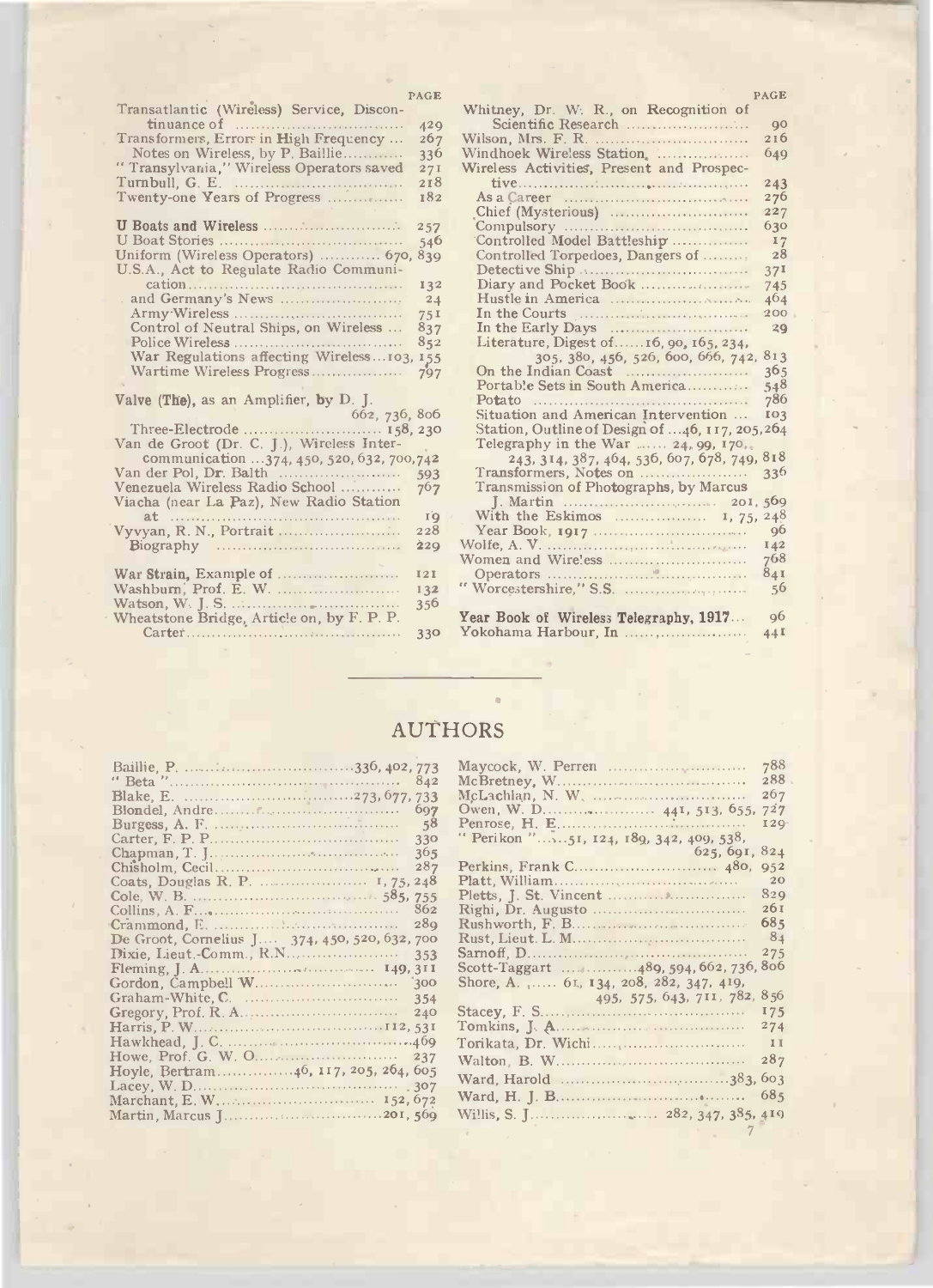### REVIEWS

#### For other Book Notices see under " Library Table."

|  | PAGE |  |
|--|------|--|
|  |      |  |

| Air Navigation for Flight Officers, by                              |          |                   |
|---------------------------------------------------------------------|----------|-------------------|
| A. E. Dixie                                                         | 353      | Ñ                 |
| Air Power, by C. Graham-White and H.                                |          |                   |
| $Harper$                                                            | 354      | $\mathbb{N}$<br>N |
| Bangay's Elementary Principles of Wire-<br>less Telegraphy, Part II | 22       | F                 |
| Boy's Book of Business, The, Chisholm and                           |          | F                 |
|                                                                     | 287      |                   |
| "Discovery," by R. A. Gregory                                       | 240      | F                 |
| Draughtsmanship, Guide to, by W. H.                                 |          | F                 |
| Smith<br>.                                                          | 425      |                   |
| Dynamo and Motor Management                                         | 215      | F<br>$\epsilon$   |
| Electric and Magnetic Measurements, by<br>C. M. Smith               |          | $\epsilon$        |
| Elementary Mathematics for Wireless                                 | $4^{2}4$ | S                 |
| Students, by S. J. Willis                                           | 385      | S                 |
| Elementary Science for Engineering Ap-                              |          | $\epsilon$        |
| prentices, by W. McBretney                                          | 288      | Τ                 |
| Essentials of Electrical Engineering by                             |          | V                 |
|                                                                     | 581      | V                 |
|                                                                     | 139      | V                 |
|                                                                     |          |                   |

|                                           | <b>PAGE</b> |                                          | <b>PAGE</b>     |  |
|-------------------------------------------|-------------|------------------------------------------|-----------------|--|
| Air Navigation for Flight Officers, by    |             | Jane's All the World's Aircraft          | 50I             |  |
|                                           | 353         | Maintenance of Wireless Telegraph Appa-  |                 |  |
| Air Power, by C. Graham-White and H.      |             |                                          | 402             |  |
|                                           | 354         |                                          | 582             |  |
| Bangay's Elementary Principles of Wire-   |             | Motor Car, Electricity and the           | 140             |  |
| less Telegraphy, Part II                  | 22          | Physics for Engineers, Elementary        | 67              |  |
| Boy's Book of Business, The, Chisholm and |             | Practical Wireless Telegraphy, by E.     |                 |  |
|                                           | 287         |                                          | 605             |  |
| "Discovery," by R. A. Gregory             | 240         | Preliminary Mathematics, by F. E. Austin | 502             |  |
| Draughtsmanship, Guide to, by W. H.       |             | Primary Batteries, Their Theory, Con-    |                 |  |
|                                           | 425         |                                          | - 67            |  |
| Dynamo and Motor Management               | 215         | Radio Dynamics, by B. F. Miessner        | 311             |  |
| Electric and Magnetic Measurements, by    |             | " Remembrance," by B. C. de B. White     | 213             |  |
|                                           | $4^{2}4$    |                                          | 289             |  |
| Elementary Mathematics for Wireless       |             | Sea Terms, Dictionary of, by A. Ansted   | 2I <sub>4</sub> |  |
| Students, by S. J. Willis                 | $385 -$     | Shipping Industry, The British           | 289             |  |
| Elementary Science for Engineering Ap-    |             | "Shipping World" Year Book, 1917         | 14I             |  |
| prentices, by W. McBretney                | 288         |                                          | 65I             |  |
| Essentials of Electrical Engineering by   |             |                                          | 66              |  |
|                                           | 581         | Wireless Stations of the World, Map of   | I40             |  |
|                                           | 139         | Wonder Book of the Navy                  | 0.51            |  |
|                                           |             |                                          |                 |  |

### PORTRAITS

|                                                                                                            | 792             |                                                             | 564             |  |
|------------------------------------------------------------------------------------------------------------|-----------------|-------------------------------------------------------------|-----------------|--|
|                                                                                                            | 356             |                                                             | 565             |  |
|                                                                                                            | 819             |                                                             | 781             |  |
|                                                                                                            | 198             |                                                             | 608             |  |
|                                                                                                            | 760             |                                                             | 357             |  |
| Armstrong, Capt. Edwin H.                                                                                  | 660             |                                                             | 720             |  |
|                                                                                                            | 64I             |                                                             | 334             |  |
|                                                                                                            | 851             |                                                             | 398             |  |
|                                                                                                            | 829             |                                                             | 200             |  |
|                                                                                                            | 27I             |                                                             | 415             |  |
|                                                                                                            | 849             |                                                             | 4 <sub>17</sub> |  |
|                                                                                                            | 792             |                                                             | 707             |  |
|                                                                                                            | 355             |                                                             | 199             |  |
|                                                                                                            | 564             |                                                             | 486             |  |
|                                                                                                            | 200             |                                                             | 153             |  |
|                                                                                                            | I <sub>5</sub>  | Kenworthy, H. D. $\dots\dots\dots\dots\dots\dots\dots\dots$ | 272             |  |
|                                                                                                            | 273             |                                                             | 335             |  |
|                                                                                                            | 624             |                                                             | 324             |  |
|                                                                                                            | 484             |                                                             | 298             |  |
|                                                                                                            | 865             |                                                             | 150             |  |
|                                                                                                            | 86 <sub>5</sub> |                                                             | 372             |  |
|                                                                                                            | $\overline{4}$  |                                                             | 708             |  |
| Cresswell, Commander F. G.                                                                                 | 734             |                                                             | 780             |  |
|                                                                                                            | 723             |                                                             | 475             |  |
|                                                                                                            | 151             |                                                             |                 |  |
|                                                                                                            | 04I             |                                                             | 198             |  |
|                                                                                                            | 850             |                                                             | 123             |  |
| Davies, $V. E. \ldots \ldots \ldots \ldots \ldots \ldots \ldots \ldots \ldots \ldots \ldots \ldots \ldots$ | 707             |                                                             | 272             |  |
|                                                                                                            | 416             |                                                             | 639             |  |
|                                                                                                            | 792             |                                                             | 849             |  |
|                                                                                                            | 820             |                                                             | 356             |  |
|                                                                                                            | 55              |                                                             | 779             |  |
| Duddell, The late W. Du Bois                                                                               | 672             |                                                             | 779             |  |
|                                                                                                            | 484             |                                                             | 864             |  |
|                                                                                                            | 272             |                                                             | 392             |  |
|                                                                                                            | 485             |                                                             | 82              |  |
|                                                                                                            | 485             |                                                             | 708             |  |
|                                                                                                            | 151             |                                                             | 56              |  |
| Forsyth, $H, G, \ldots, \ldots, \ldots, \ldots, \ldots, \ldots, \ldots, \ldots$                            | 642             |                                                             | 334             |  |
|                                                                                                            | 57              |                                                             | 334             |  |
|                                                                                                            |                 |                                                             |                 |  |

|                              | 781             |
|------------------------------|-----------------|
|                              | 608             |
|                              | 357             |
|                              | 720             |
|                              | 334             |
| Harris, D. M. (Operator)     | 398             |
|                              | 20C             |
|                              | 415             |
|                              | 4 <sub>17</sub> |
|                              | 707             |
|                              | 199             |
|                              | 486             |
|                              | 153             |
|                              | 272             |
|                              | 335             |
| King George, His Majesty     | 324             |
|                              | 298             |
|                              | 150             |
|                              | 372             |
|                              | 708             |
|                              | 78с             |
|                              | 475             |
|                              | $54^{5}$        |
|                              | 198             |
| Marshall, Operator E.        | 123             |
|                              | 272             |
|                              | 639             |
|                              | 849             |
|                              | 356             |
|                              | 779             |
| Morgan, C. B.                | 779             |
|                              | 864             |
|                              | 392             |
|                              | 82              |
| $N$ eedham $\bigcap \Lambda$ | 708             |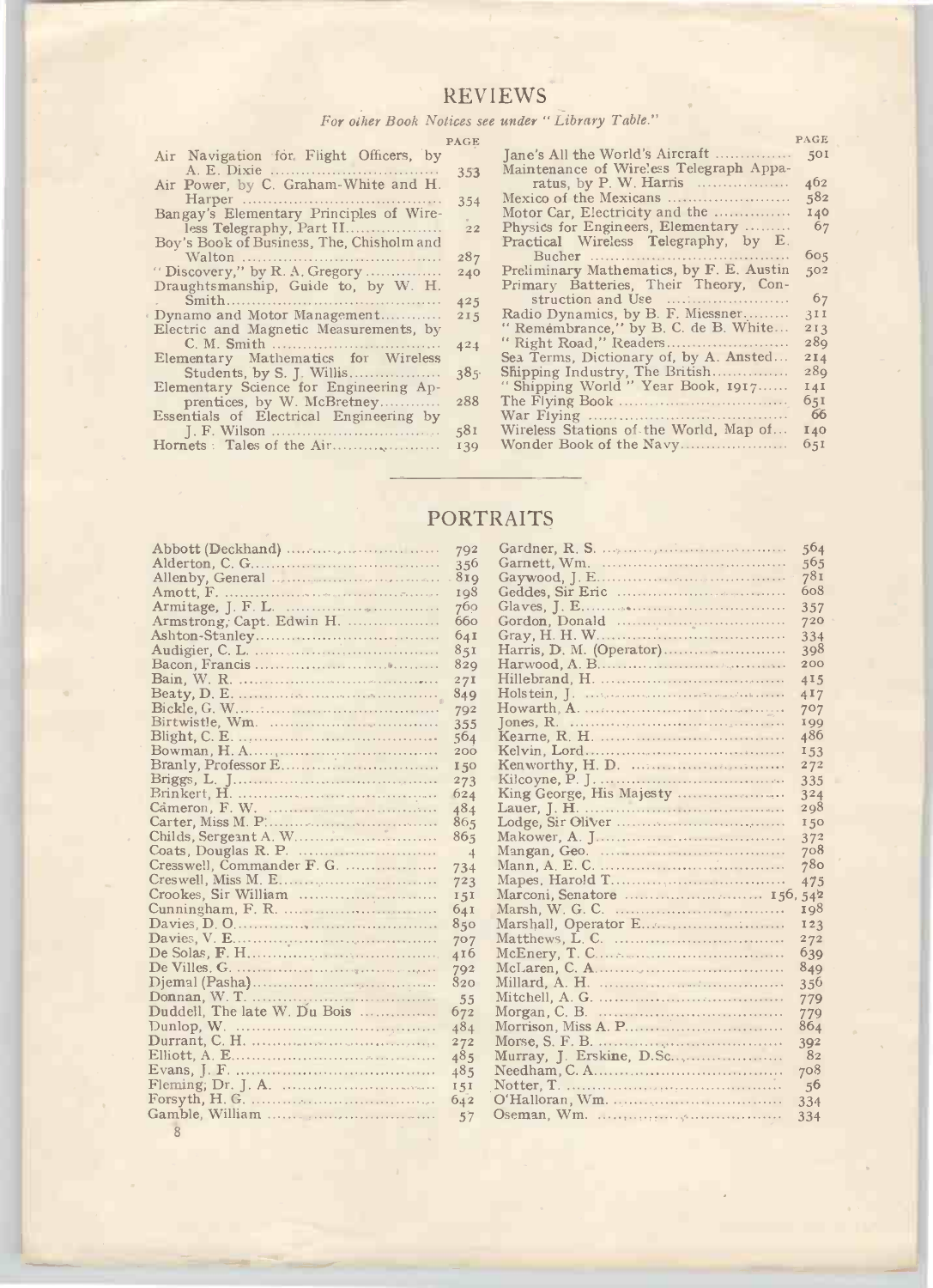| <b>AAA</b>      |
|-----------------|
| I Q             |
| 79 <sup>1</sup> |
| 80,             |
| 8,50            |
| 70(             |
| 780             |
|                 |
| 333             |
| 18.             |
| I43             |
| 4I <sub>5</sub> |
| 866             |
| 56              |
| $44^{8}$        |
| 722             |
| 566             |
| 68g             |
| 142             |
| 639             |
|                 |
| 781             |

| <b>PAGE</b>     |                      | <b>PAGE</b> |  |
|-----------------|----------------------|-------------|--|
| 199             |                      | 518         |  |
| 791             |                      |             |  |
| 804             |                      | 565         |  |
| 850             |                      | 418         |  |
| 709             |                      | 122         |  |
| 780             |                      | 333         |  |
| 333             |                      | 55          |  |
| 184             |                      | 6g          |  |
| I43             |                      | -8          |  |
| 418             |                      | 218         |  |
| 866             |                      | 592         |  |
| 56              |                      | 623         |  |
| 448             |                      | 228         |  |
| 722             |                      | 709         |  |
| 566<br>689      |                      | 72I         |  |
| I <sub>42</sub> |                      | 271         |  |
| 639             | Wheatstone, Sir Chas | 392         |  |
| 78I             |                      | 416         |  |
|                 |                      |             |  |

## ILLUSTRATIONS (GENERAL)

|                                                                               | 467             | <b>Faroe</b> Is  |
|-------------------------------------------------------------------------------|-----------------|------------------|
| Aircraft and Wireless in an Adriatic For                                      | 611             | 5                |
| Aldene (N.J.), Marconi Premises at                                            | 465             | Field W          |
| New Wireless Buildings.                                                       |                 | Wirel            |
| 797, 798, 799, 800, 801, 802                                                  |                 | Film, W          |
| American Wireless Operator                                                    | 544             | Fish in !        |
| Archie Banks' Notice Board                                                    | 687             | "Floand          |
|                                                                               | 329             | French 1         |
| Australian Wireless Corps, First                                              | 26              | Train            |
| Wireless Corps, Second                                                        | 27              | Fujiyam          |
| Wireless Corps, Third                                                         | 25              | Peak             |
| Wireless Corps, Seventh                                                       | I7I             | Ganges,          |
|                                                                               | <b>IOO</b>      | General          |
| Battleship (U.S.), Wireless on Board                                          | 2I <sub>2</sub> | Glasgow          |
| Berlin, Elevated Railways                                                     | 659             | Guatema          |
|                                                                               | 656             | Heliogra         |
| Unter den Linden                                                              | 657             | Hyderab          |
| Zoological Gardens                                                            | 659             | Indian C         |
|                                                                               | 366             | Interned         |
| Birmingham Central Technical School                                           | 530             | Internme         |
| Council House                                                                 | 535             | Italian T        |
|                                                                               | 549             | Japan, E         |
| British Columbia, Views of  514, 515, 516,<br>Calcutta Station—Wireless Masts | 5 <sub>17</sub> | Coalin           |
|                                                                               | 369             | Ricksl           |
| Camel Train Crossing Desert                                                   | 821             | Kutch            |
| Canadian Victory Loan Car                                                     | 764             | Japanese         |
| Canadian Wireless Men                                                         | 494             | Jerusaler        |
| Cantonment of Italian Troops                                                  | 710             | <i>linriksha</i> |
| Car-U.S.A. Armoured Observation                                               | 245             | King Geo         |
|                                                                               | 393             | $of-W$           |
| Destroyer Convoying Merchantmen                                               | 609             | "Lake C          |
|                                                                               | 346             | Lattice N        |
| East Africa Skirmishes, Advances in                                           | 316             | Mast u           |
| Empress of China " on Rocks                                                   | 446             | Leeds. To        |
| Eskimos, Wireless with the                                                    | $2 - 7$         | Lightship        |
| And their Summer Tents                                                        | 79              |                  |
| Eskimo Encampment                                                             | 250             | Lucani           |
|                                                                               | 76              | "Maine,"         |
|                                                                               | 77              | "Maitai,         |
|                                                                               | 25I             | " Maitai,        |
|                                                                               | 252             | Map of E         |
|                                                                               |                 |                  |

| Faroe Islands, Views of586, 587, 588, 590,            |      |  |
|-------------------------------------------------------|------|--|
| 591, 755, 756, 757; 758, 759, 760, 761, 762           |      |  |
| Field Wireless, French                                | 196  |  |
| Wireless, Russian                                     | 197  |  |
|                                                       |      |  |
| Fish in Somaliland                                    | 469  |  |
| " Floandi " Log Book399, 414                          |      |  |
| French Mobile Wireless Cars                           | 128  |  |
|                                                       | 748  |  |
|                                                       | 223  |  |
|                                                       | 445  |  |
| Ganges, Bathing in                                    | 368  |  |
| General Allenby and Staff                             | 8IQ  |  |
|                                                       | 563  |  |
| Guatemala, Scenes in  617, 618, 619, 621              |      |  |
|                                                       | 395  |  |
| Hyderabad Entrance Gate                               | 367  |  |
| Indian Cavalry Soldier<br>Interned Wireless Operators | 37I  |  |
| Internment Camp                                       | 445  |  |
| Italian Troops Retreating from Mountains              | 494  |  |
| Japan, Buddhist Temple                                | 61,5 |  |
|                                                       | 732  |  |
| Rickshaw Party                                        | 728  |  |
|                                                       | 729  |  |
|                                                       | 225  |  |
| Jerusalem : Augusta Victoria Stiftung 680, 681        |      |  |
| Jinriksha, Morning Ride in                            | 226  |  |
| King George: Mis Majesty on British Man-              |      |  |
|                                                       | 324  |  |
|                                                       | 175  |  |
|                                                       | 683  |  |
| Mast used in U.S. Navy                                | III  |  |
| Leeds, Town Hall                                      |      |  |
|                                                       | 540  |  |
| Lightship Installation                                | 187  |  |
|                                                       | I77  |  |
|                                                       | 38   |  |
|                                                       | 318  |  |
|                                                       | 32I  |  |
| Map of East African Coast                             | 315  |  |

9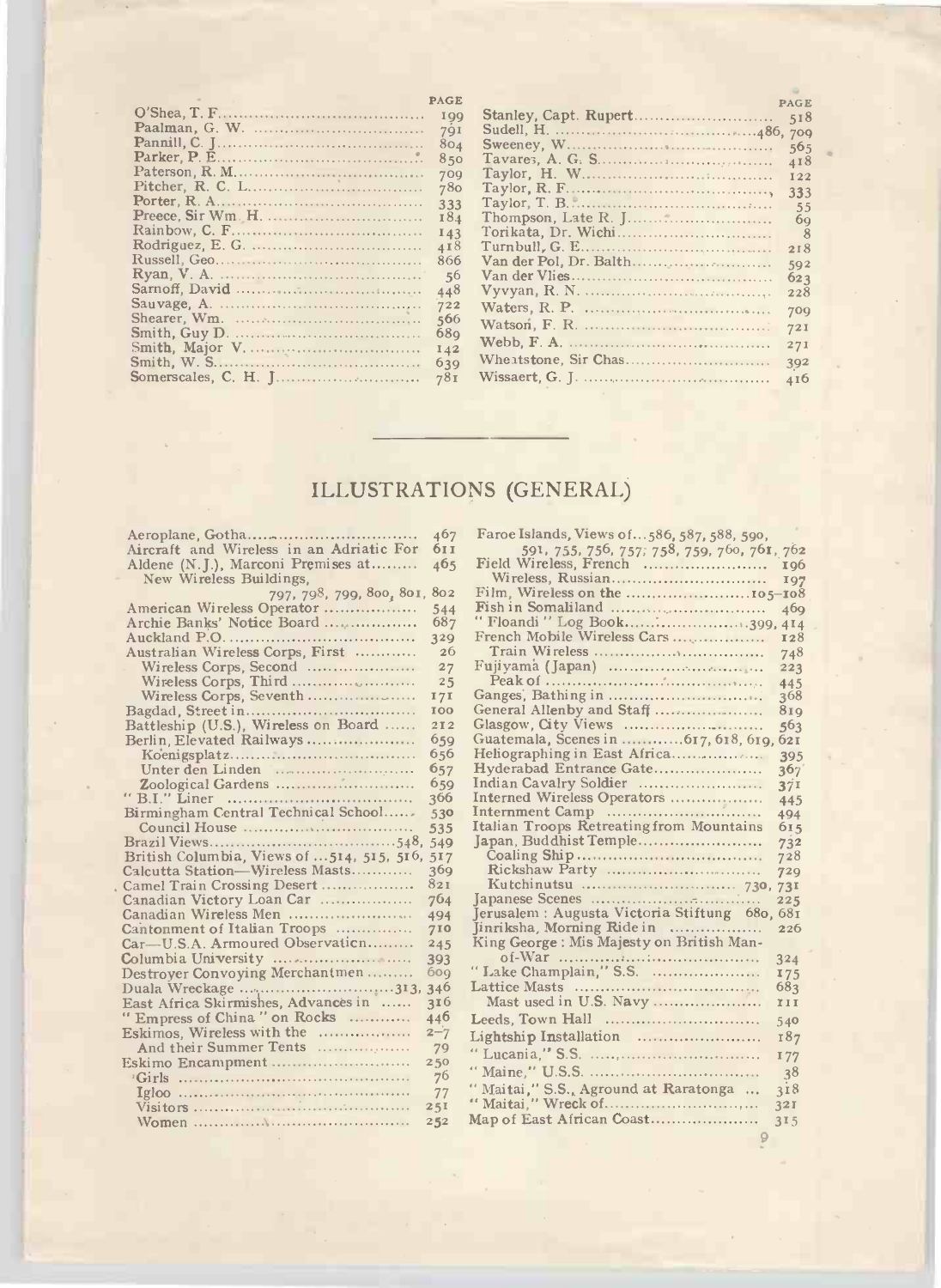|                                        | PAGE            |                |
|----------------------------------------|-----------------|----------------|
| Marconi and American Women             | 543             | Ro             |
| Marconi and Assistants in Newfoundland | 185             | Ro             |
| Marconi's Birthplace at Bologna        | 183             | Ru             |
| Marconi Releasing Kite                 | 186             | Ru             |
|                                        | 840             | Se:            |
| Mesopotamia, Arch of Ctesiphon         | 539             | Sea            |
| Mesopotamian Field Wireless            | 753             | J.             |
| Mobile Wireless Cars, French           | 128             | S <sub>2</sub> |
|                                        | 259             | So:            |
| Morse Flag Wagging                     | 396             |                |
|                                        | 368             | Sp.            |
| Motor, Wireless, Interior View         | 754             | Su             |
| "Nascopie " S.S., in the Ice           | 249             | Su             |
| Newcastle-on-Tyne, View of             | 525             | Su             |
| New Zealand Wireless Corps, First      | -98             | Тa             |
| Wireless Corps, Second                 | 173             | Ti             |
| Wireless Corps, Third                  | IO <sub>4</sub> | Τu             |
|                                        | 172             | Τv             |
| "Noordan," S.S., Operator in Cabin     | 623             | U              |
|                                        | 624             | U              |
| Oporto Town and Bridge                 | 294             | U.             |
|                                        | 39              |                |
|                                        | 389             | Vŀ             |
| Peking, Foreign Legations in           | IOI             | W)             |
|                                        | 102             | Wi             |
| "Poilus," Wireless School fcr          | 93              | W <sub>1</sub> |
| " Police Wireless " (U.S.A.)           | 852             |                |
| Portsmouth, "Save and Serve Banners"   | 834'            | Yс             |
|                                        | 786             |                |
|                                        | 319             |                |
|                                        | 836             |                |
|                                        |                 |                |

|                                        | <b>PAGE</b> |                                        | PAGE           |  |
|----------------------------------------|-------------|----------------------------------------|----------------|--|
| Marconi and American Women             | 543         | Rosslare Wireless Station              | 33             |  |
| Marconi and Assistants in Newfoundland | 185         |                                        |                |  |
| Marconi's Birthplace at Bologna        | 183         |                                        |                |  |
| Marconi Releasing Kite                 | <b>186</b>  |                                        |                |  |
|                                        | 840         |                                        | - 33           |  |
| Mesopotamia, Arch of Ctesiphon         | 539         |                                        | 466            |  |
| Mesopotamian Field Wireless            | 753         |                                        | 547            |  |
| Mobile Wireless Cars, French           | 128         | School, Original Marconi, at Liverpool | 178            |  |
|                                        | 259         | Somaliland Landscapes 471,472          |                |  |
|                                        | 396         |                                        | 470            |  |
|                                        | 368         |                                        | <b>II3</b>     |  |
| Motor, Wireless, Interior View         | 754         | Submarine, Wireless on a German        | I 80           |  |
|                                        | 249         |                                        | 468            |  |
| Newcastle-on-Tyne, View of             | 525         | Submarines, German 474, 476            |                |  |
| New Zealand Wireless Corps, First      | Q8          | Tanks Outside Marconi House            | 699            |  |
|                                        | 173         | Tigris, Arab Encampment on             | 537            |  |
|                                        | 104         | Turkish Commander in Palestine         | 820            |  |
|                                        | 172         |                                        | 589            |  |
| "Noordan," S.S., Operator in Cabin     | 623         |                                        |                |  |
|                                        | 624         | U Boats: Hunting by Sound              | 613            |  |
|                                        | 294         | U.S. Battle Cruisers, Official View of |                |  |
|                                        | 39          |                                        | 4 <sup>I</sup> |  |
|                                        | 389         |                                        | 390            |  |
| Peking, Foreign Legations in           | 101         |                                        | 80             |  |
| Old Tartar Wall at                     | 102         | Wireless Station in Guatemala City     | 020            |  |
| "Poilus," Wireless School for          | 93          | Women Working at Wireless Apparatus    |                |  |
|                                        | 852         | 750, 751, 752, 768                     |                |  |
| Portsmouth, "Save and Serve Banners"   | 834         |                                        |                |  |
|                                        | 786         |                                        |                |  |
|                                        | 319         |                                        |                |  |
|                                        | 836         |                                        | 442            |  |

## ILLUSTRATIONS (TECHNICAL)

| Agricultural American Wireless Apparatus 685  |                | Longitude, Use of Time Signals for Deter-    |  |
|-----------------------------------------------|----------------|----------------------------------------------|--|
| Alternating Current Working, Diagram of 61–64 |                |                                              |  |
|                                               | 48I            |                                              |  |
| Apparatus on s.s. "Lake Champlain"            | I76            |                                              |  |
|                                               | 803            |                                              |  |
|                                               |                |                                              |  |
| Double Needle Telegraph Machine  831          |                |                                              |  |
| Duddell's Apparatus673, 674, 675, 676         |                |                                              |  |
|                                               | 481            |                                              |  |
|                                               |                |                                              |  |
| Five Needle Telegraph Instrument  830         |                |                                              |  |
| Fixed Coupling Jigger—Old Type                | 3 <sup>T</sup> | Symbols, Graphical, for Wireless Telegraphy  |  |
|                                               | 648            | 44, 45                                       |  |
| Funabashi Station, Group of Masts             | 224            | Tuning Inductance, 60 ft.<br>-32             |  |
| Station, Main Wireless Mast                   | 222            | Valve (Fleming) Curve showing Functional     |  |
| Insulator "Sparking Over"                     | 483            |                                              |  |
| Land Station, An Early                        |                |                                              |  |
|                                               | 34             | Three-Electrode, General Diagrams161, 163    |  |
| Leixoes Wireless Station  295, 296, 297       |                | Wireless Telephone Apparatus, "T.Y.K."<br>II |  |
| Lizard Station Farly Annaratus in             | 20             | Zennelin Wirelace Set<br>658                 |  |

| Alternating Current Working, Diagram of 61-64 |                                              |
|-----------------------------------------------|----------------------------------------------|
| 48I                                           |                                              |
| Apparatus on s.s. "Lake Champlain"<br>I76     |                                              |
|                                               |                                              |
|                                               |                                              |
| Double Needle Telegraph Machine  831          |                                              |
| Duddell's Apparatus673, 674, 675, 676         |                                              |
|                                               | Rotary Converter 129, 131                    |
|                                               |                                              |
| Five Needle Telegraph Instrument  830         |                                              |
| Fixed Coupling Jigger-Old Type                | Symbols, Graphical, for Wireless Telegraphy  |
| 648                                           | 44, 45                                       |
| Funabashi Station, Group of Masts 224         | Tuning Inductance, 60 ft.<br>-32             |
| Station, Main Wireless Mast<br>222            | Valve (Fleming) Curve showing Functional     |
| Insulator "Sparking Over"                     |                                              |
| 483                                           |                                              |
| Land Station, An Early<br>34                  | Three-Electrode, General Diagrams161, 163    |
| Leixoes Wireless Station  295, 296, 297       | Wireless Telephone Apparatus, "T.Y.K."<br>II |
| Lizard Station, Early Apparatus in<br>30      |                                              |
|                                               |                                              |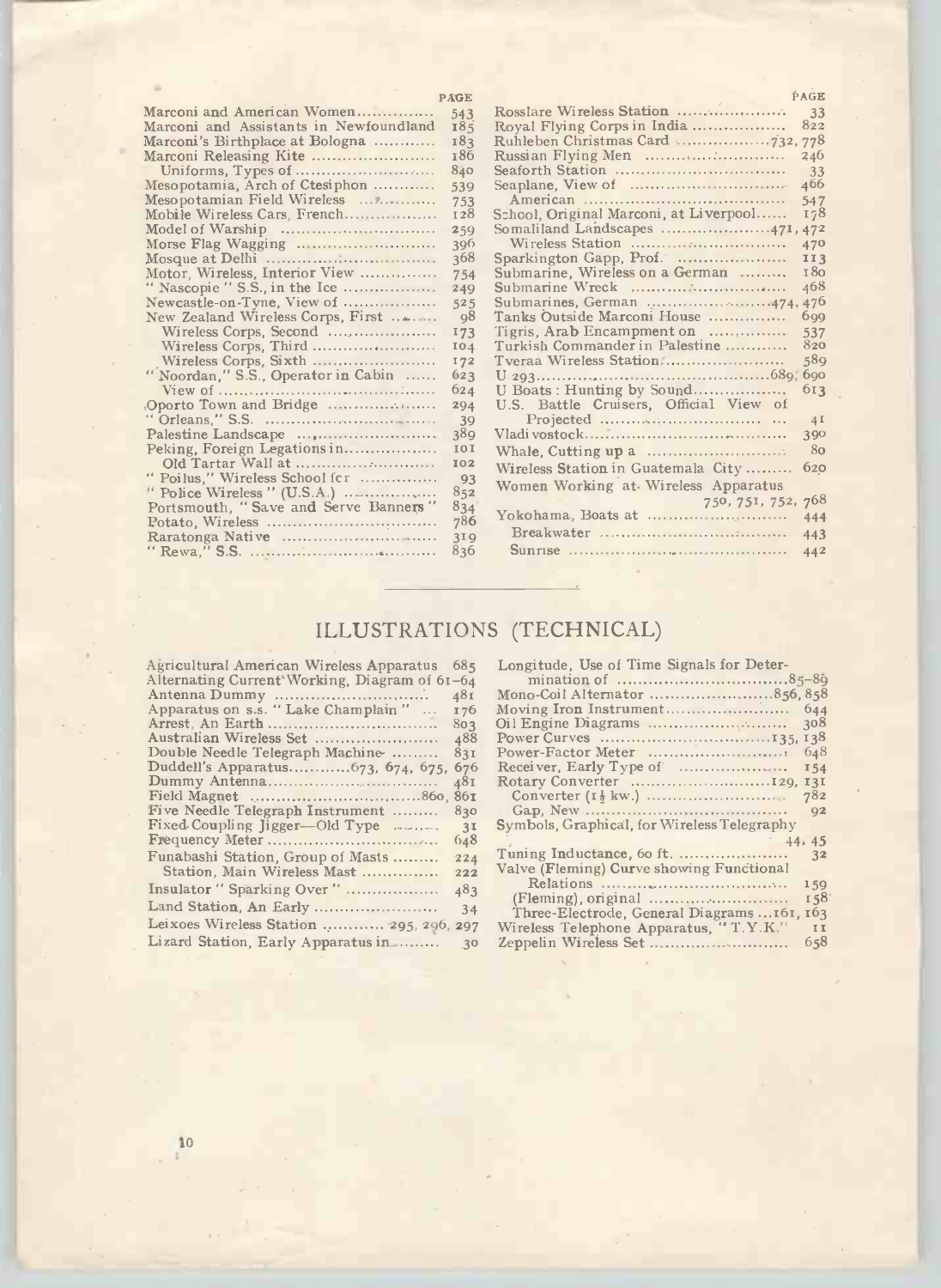